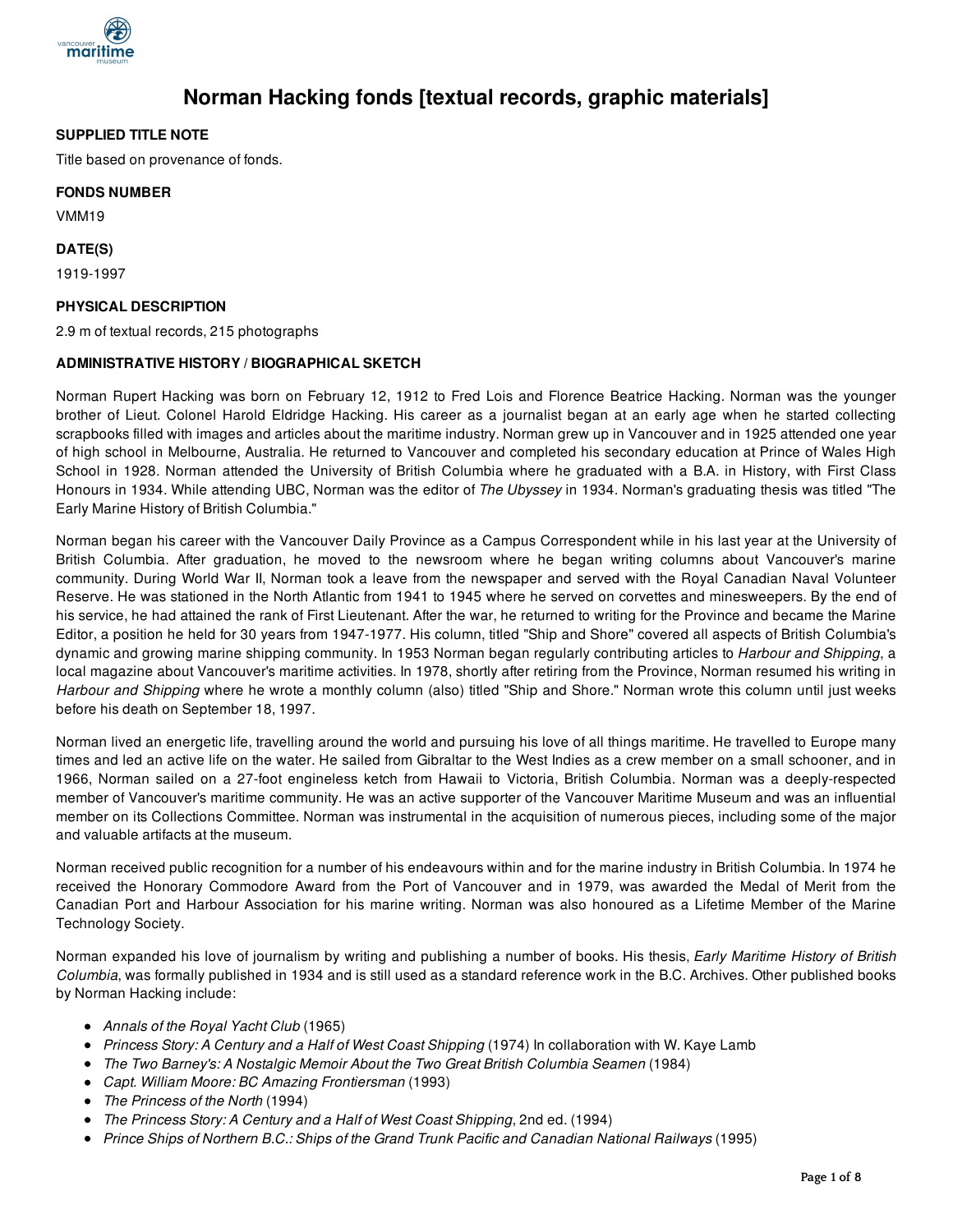

An auto-biography written by Norman entitled *Hacking Aweigh* exists in an unpublished form. During his career, Norman also worked actively as an editor for other marine historians.

## **SCOPE & CONTENT**

The fonds consists of records created by Norman Hacking during his private life and public life as a writer. The majority of the fond are textual records, but there are some photographs that document his childhood, family members and friends, and marine vessels. Included in the fonds are a number of Norman's daily journals and a series of correspondences that record his activities and relationships with family and friends while stationed overseas during World War II. There are theatre pamphlets and other travel ephemera that reflect Norman's travels throughout Europe and there are records relating to research into the Hacking family history. Also included in the fonds are research notebooks, scrapbooks, and ephemera relating to B.C. history and the maritime history of Vancouver, newspaper articles from the Vancouver Daily Province, and unpublished drafts of manuscripts and short stories.

#### **ARRANGEMENT**

Records removed from the Norman Hacking estate were arbitrarily boxed and brought to the museum where their arrangement and description took place. An initial box inventory was created by Bob Cuthbert, a Vancouver Maritime Museum Volunteer, during July and August in 1998. The fonds has since been arranged by function as there was no sense of the creator's original order from the initial appraisal of the materials. In cases where the creator's original order existed clearly within the defined series, all efforts were made to preserve it.

#### **LANGUAGES**

English

#### **RELATED MATERIALS**

In addition to his papers, a large quantity of periodicals from Norman Hacking's estate were acquired by the Vancouver Maritime Museum. A box-list inventory was made of all the journals and magazines when they first arrived at the museum. Original magazines and specific issues that the museum did not have were culled from the accession, catalogued, and integrated into the museum's library holdings. Duplicate journals that were already in the museum's collection were sold or given away. A number of marine related books were also acquired from the Norman Hacking estate. Original books were kept and integrated into the Vancouver Maritime Museum library holdings while duplicate publications were sold.

A number of photographs were found loose within the fonds. They were labelled as "Norman Hacking Collection" and integrated into the existing VMM photograph collection and include:

- *Casco*, "From Derelict Sailing Fleet Three Ships Reconditioned"
- *Casco*, "Ship of Drama" as she served Sea Scouts, W.W. I
- *Casco*, sailing on last voyage, June 1919
- *Casco*, circa 1899
- *Casco* in Coal Harbour, Vancouver, B.C. 1913
- *Melanope*, photo of brass name plate being donated to Maritime Museum of B.C.
- *Glacier Queen*
- Steamer Onward in the Fraser River (from Admiral Hasting's Album 1867-1869)
- Victoria
- Te Rapunga, Auckland, February 3, 1959
- HMCS *Athabaskan*, date stamped October 8, 1955
- *Mioweta*, Canadian Australian Line, 1893 (mail steamship)
- *Pentowna*
- *Brico*
- *Empress of India*, arrival of liner at Vancouver, April 28, 1891
- *Silver Yew* at Belawan, Deli., 31/3/1936
- Victoria (2 copies)
- Captain John Irving
- Hastings Saw Mill, Vancouver, B.C. "ships loading lumber", circa 1896
- Moodyville, B.C. "View at Burrard Inlet" photograph by D. Withrow
- Hastings Saw Mill, no date
- *Trojan*, September 1984
- *Princess Louise*, crew photo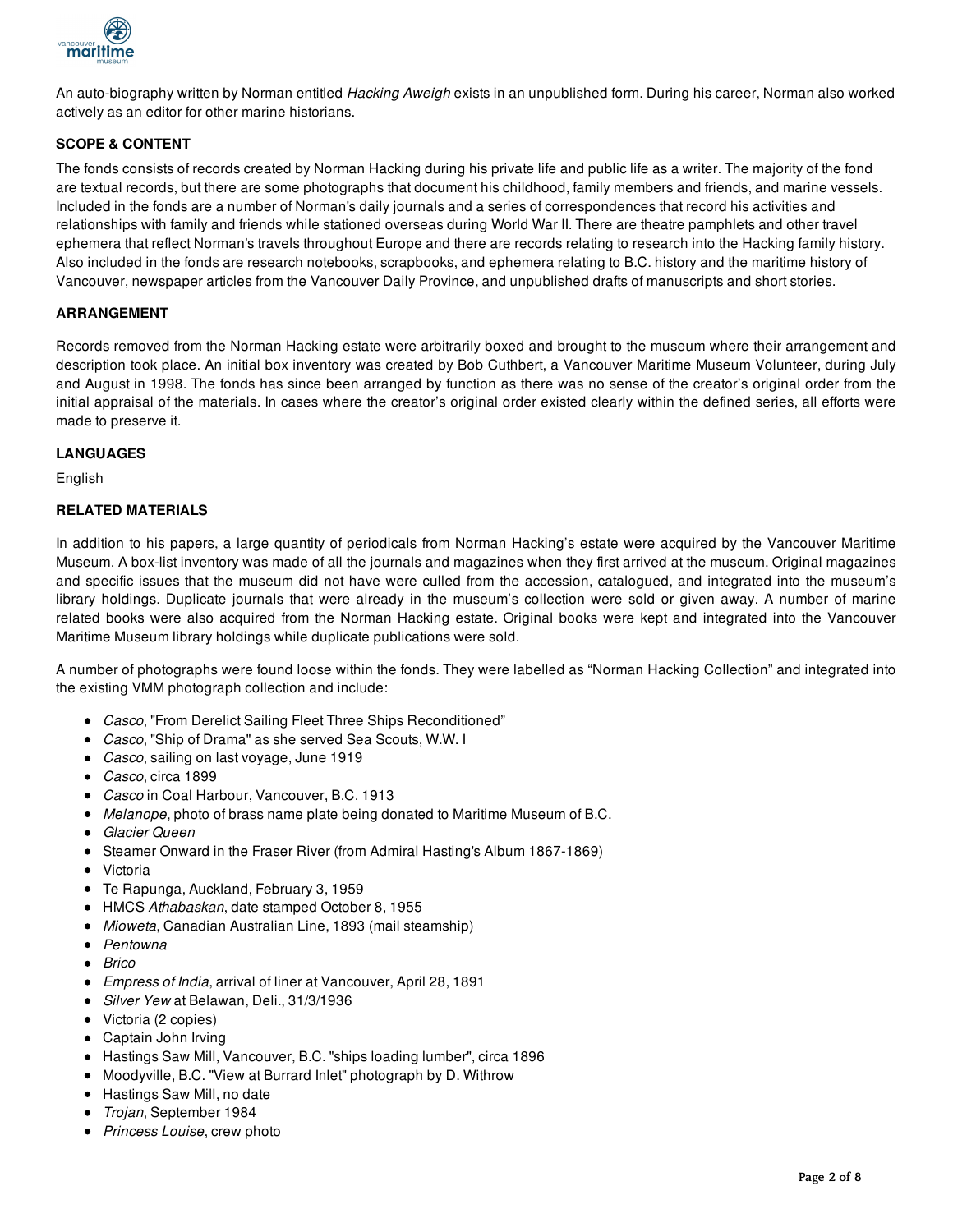

- *Pamir*, drawing in "Gale off Cape Flattery" Jan. 6, 1946
- *City of Seattle*
- *Western Slope*
- *Alexandra*
- *J.W. Hardcastle*,
- *Tyndareus, Hikawa Maru, Kingsley, CP55 Princess Mary, Teeshoe, circa 1933/34*

Additional loose items related to ship histories was labelled and integrated into the VMM ship reference file collection by corresponding boat name:

- 2 postcards of M.S. *Hikawa Maru*
- Postcard of S.S. *Prince George*
- *Hikawa Maru*-card with Japanese print on the front, inside the plan of passenger accommodation
- R.M.S. *Scythia* lunch menu October 29, 1939
- S.S. *Mariposa* dinner menus (8 menus), September 8 -20, 1960
- S.S. *France* dinner menu, Wednesday February 7, 1962
- Narration of "The Cruise of H.M.C.S. *Thiepval* and the British Round-the-World Flight
- Union Line: "Guide to the Services of the Union Steam Ship Company of N.Z. LTD. and to its Shipping and Airways Agencies, October 1951, New Zealand Edition"
- *Scotia, newspaper clipping*
- American President's Line 1960
- *Seawise*, formerly RMS *Queen Elizabeth*
- **SS** Seawise University deckplan
- History of Home Lines (1963)
- Royston Wrecks (series of 7 articles)
- Tug *Bentinck*
- M.V. *Haida Transporter* brochure
- "The Cunard Steam-ship Company", the Times, Monday, July 12, 1965
- MacMillan Bloedel, February 3, 1975 "Haida Monarch Unloading" news release
- Port of Vancouver, British Columbia: "Interesting Information about the Port, 1947"
- *Casco*, Robert Louis Stevenson's Ship of Many Dramas, 40th Anniversary of Wreck
- Canadian List of Shipping, 1928
- Canadian List of Shipping, 1963

#### **RELATED VESSELS**

*Casco (I)*

## Collection Contents **Norman Hacking fonds**

#### **Series 1: Personal Papers**

Series consists of personal papers and photographs belonging to Mr. Norman Hacking. There are journals that comment on daily activities and trips that he undertook. Included are birthday, graduation, Christmas and New Years Eve cards from friends and family, bank books, invitations to maritime events in Vancouver, a History paper, school transcripts from Australia and U.B.C., a youth hostel membership card, a ration book from England and a copy of the Ubyssey when Norman was the editor. Some of the records capture Norman's interest in researching the Hacking family history. There are numerous travel brochures, maps, guides and theatre programs from England and across Europe. There are also a number of retirement cards and articles that commemorate Norman's retirement as the Marine Editor from the Vancouver Province in 1977. In addition to textual records, photographs are also contained within the series. The photographs are primarily black and white and they document stages of Norman's life from his childhood to his retirement. There are photographs of both unidentified family and friends and there is also a photograph album with pictures taken by Fred Hacking, Norman's father.

#### **File 1: Photographs, personal, thumbnail**

File consists of 8 small photographs of Hacking family members.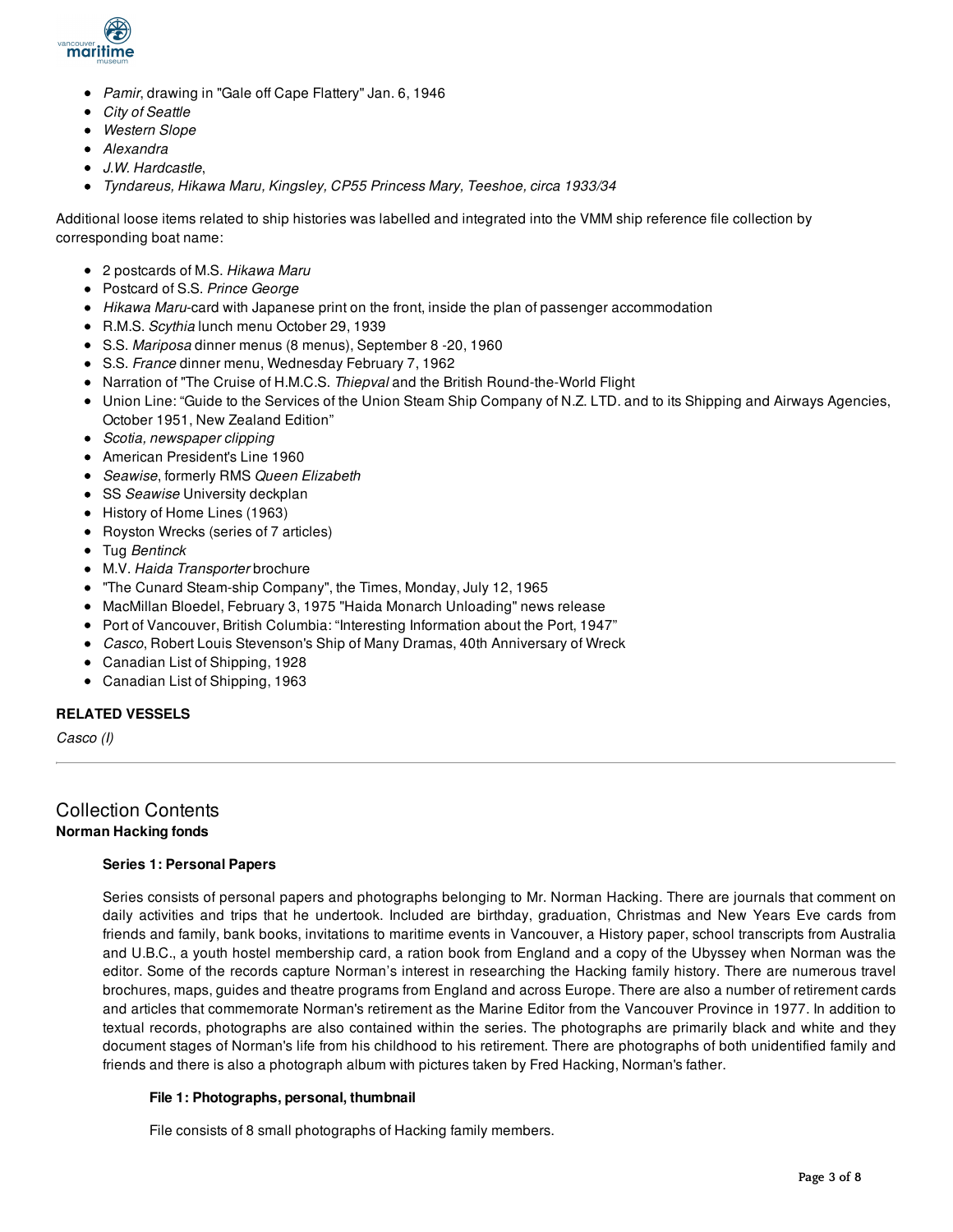

#### **File 2: Photographs, personal, slides**

File consists of 2 colour slides.

#### **File 3: Photographs, personal**

File consists of 1 b&w negative of a boy standing in front of a camel.

#### **File 4: Photographs, personal** (1 record)

File consists of photographs of the Hacking family.

Norman and Fred Hacking on board

#### **File 5: Photographs, personal**

File consist of 9 photographic prints of Norman in various activities. Two prints of the negative in file 3 are included, as well as 4 photographs of a rafting trip near Hells Gate, BC.

#### **File 6: Photographs, personal**

File consists of a variety of images, primarily travel related. It appears they may have been taken or collected during his time in Australia and New Zealand.

#### **File 7: Photographs, personal**

File consists of primarily travel photographs and some images of an unidentified First Nations group.

#### **File 8: Photographs, receiving Honorary Commodore Award** (1 record)

File consists of 13 copies of the same image (various sizes) of Norm Hacking, and likely two other recipients, holding his Honorary Commodore award in front of an unidentified marina. The photograph was taken by Ross Kenward of the Vancouver Province.

Norm Hacking holding his Honorary Commodore Award

- **File 9: Photographs, retirement from Vancouver Province**
- **File 10: Photograph by Fred Hacking**
- **File 11: Photograph by Fred Hacking**
- **File 12: Photograph by Fred Hacking**
- **File 13: Photograph by Fred Hacking**
- **File 14: Photograph by Fred Hacking**
- **File 15: Negatives**
- **File 16: Journal, trip from Vancouver to Sydney, Australia, 1925**

File consists of loose handwritten pages of a journal written on board the *Aorangi*.

- **File 17: Journal 1: March 25, 1939 to November 28, 1939**
- **File 18: Journal 2: January 1, 1940 to May 18, 1940**
- **File 19: Journal 3: January 1, 1949 to December 31, 1949**
- **File 20: Journal 4: December 31, 1968 to December 29, 1969**
- **File 21: Journal 5: July 30, 1976 to May 17, 1977**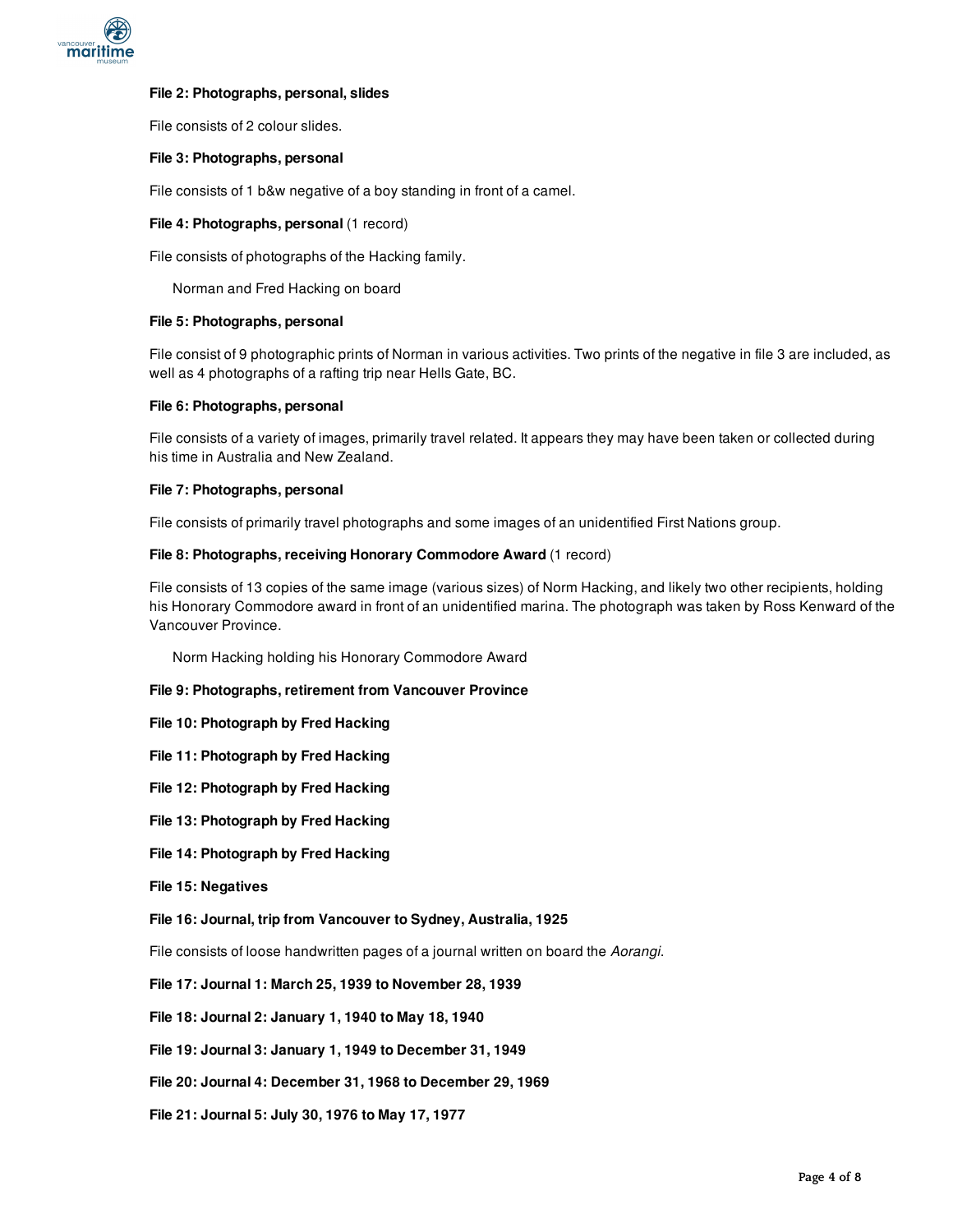

**File 22: Journal 6: undated**

**File 23: Personal papers**

- **File 24: Retirement letters and newspaper articles**
- **File 25: Hacking family genealogy**

File consists of one sheet of paper with a typewritten family tree for William Henry Hacking (1810-1902).

**File 26: Theatre play bills**

**File 27: Travel ephemera 1**

**File 28: Travel ephemera 2**

#### **Series 2: Correspondences**

Series consists of letters written by Norman Hacking and those received by him from family, friends, colleagues and admirers. A number of the letters are to family members such as H.E. Hacking, his father Fred Hacking, and to his aunt and uncle, Lil and Bert (Happy) Hotson with whom he had regular correspondences with. There are a number of postcards and airmail letters. Letters written between 1930-1943 make up a substantial number of the total correspondences in the series. Letters during this time document school activities, life as a reporter for the Vancouver Province, and Norman's experiences while overseas in the Naval Reserve during World War II. Other letters relate to information that Norman was gathering for newspaper articles or books he was writing. There are letters written from the general public in response to Norman's articles written in the Province that seek his response to questions, stories and photographs needing identification.

- **File 1: Correspondences (date unknown)**
- **File 2: Correspondences to and from 1900-1919**
- **File 3: Correspondences to and from 1922-1925**
- **File 4: Correspondences to and from 1926-1929**
- **File 5: Correspondences to and from 1930-1932**
- **File 6: Correspondences to and from 1933-1934**
- **File 7: Correspondences to and from 1935-1937**
- **File 8: Correspondences to and from 1938**
- **File 9: Correspondences to and from 1939**
- **File 10: Correspondences to and from 1940**
- **File 11: Correspondences to and from January-March 1941**
- **File 12: Correspondences to and from April-June 1941**
- **File 13: Correspondences to and from July-December 1941**
- **File 14: Correspondences to and from January-March 1942**
- **File 15: Correspondences to and from April-July 1942**
- **File 16: Correspondences to and from August-December 1942**
- **File 17: Correspondences to and from 1943**
- **File 18: Correspondences to and from 1944**
- **File 19: Correspondences to and from 1945**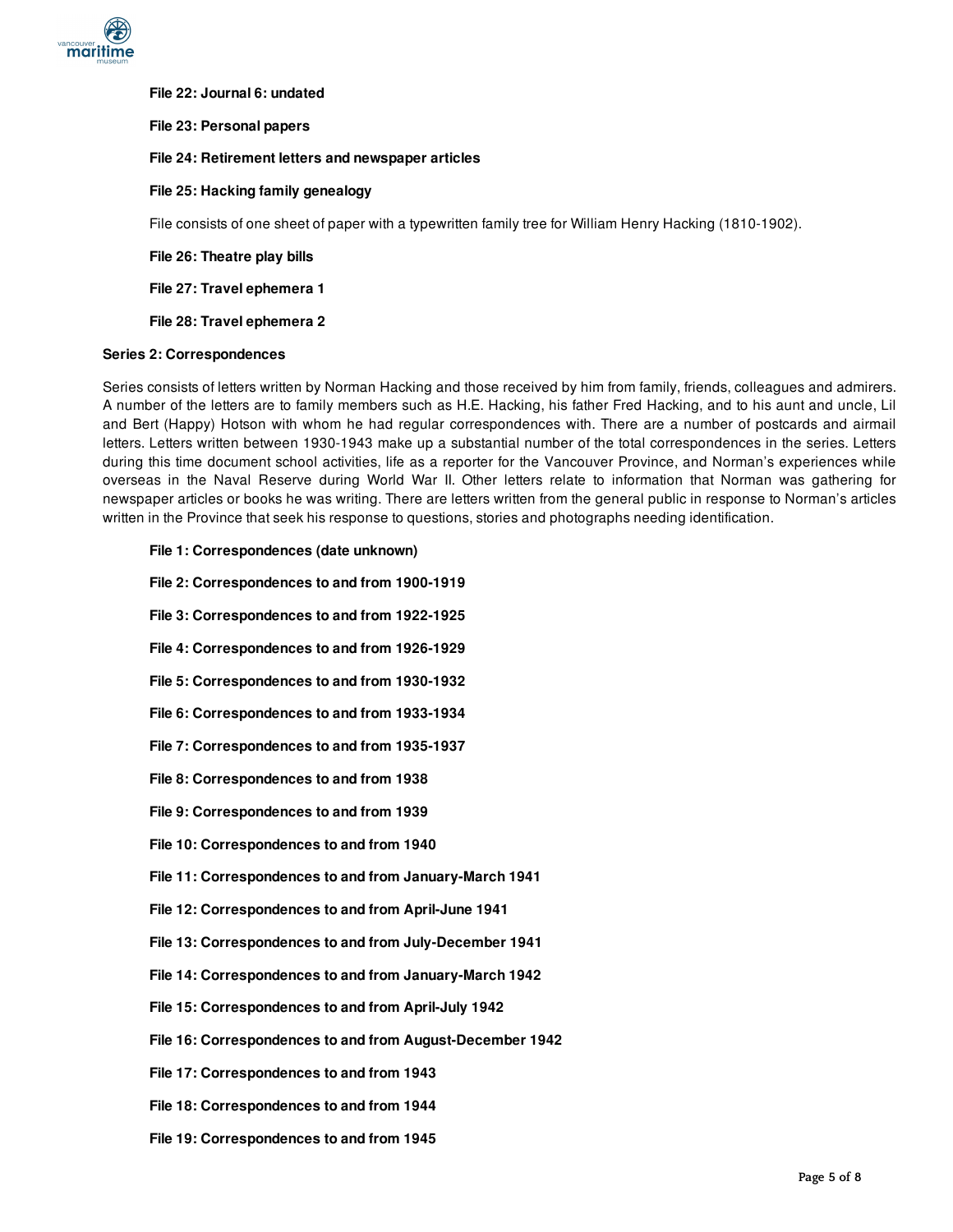

**File 20: Correspondences to and from 1946 File 21: Correspondences to and from 1947 File 22: Correspondences to and from 1948 File 23: Correspondences to and from 1949 File 24: Correspondences to and from 1950's**

## **File 25: Correspondences to and from 1960-1990's**

#### **Series 3: Research Materials**

Series consists of scrapbooks, papers, notebooks, photographs, ephemera, and newspaper clippings used by Norman Hacking to develop the framework for his newspaper articles and other research publications. There is specific research about the history of British Columbia and some of the materials in the B.C. Research folder include testimonials and letters that contain information about town and city namesakes throughout B.C. and the Yukon. The photographs, primarily in black and white, document both historic and modern marine vessels. There are also newspapers and research notebooks that contain notes on ship names, dimensions, origins, and destruction dates. Additional information exists on recipe cards that track the history of ships and their name changes. There are notes relating to local port events as well as those in Victoria, Washington, San Francisco and from ports along the West Coast that related to, or effect Vancouver's maritime community.

- **File 1: BC research**
- **File 2: BC research**
- **File 3: Maritime research**
- **File 4: Newspapers used for research**
- **File 5: Research notebooks (9)**
- **File 6: Research notes**
- **File 7: Scrapbook of annotated ship photos, vol. 1**
- **File 8: Scrapbook of annotated ship photos, vol. 2**
- **File 9: Scrapbook of annotated ship photos, vol. 3**
- **File 10: Scrapbook of annotated ship photos, vol. 4**
- **File 11: Unidentified boat photographs**
- **File 12: Scrapbook of ship photos, newspaper and magazine clippings**
- **File 13: Black scrapbook #1 of newspaper clippings, 1923-1925**
- **File 14: Black scrapbook #2 of newspaper clippings, 1922-1925**
- **File 15: "Big 5 Tablet" scrapbook of newspaper clippings, 1935**
- **File 16: Purple scrapbook, 1925-1926**

#### **File 17: Black scrapbook, newspaper clippings dating 1933-1954**

#### **Series 4: Draft Publications**

Series consists of unpublished, annotated drafts of manuscripts written by Norman Hacking. A finished draft of his UBC Thesis, Early Maritime History of British Columbia, is also included in this series. Some of the manuscripts are titled and dated, while others have no identification, and there is a notebook filled with comments for the outline of an unnamed manuscript. The series also contains reviews about The Princess Story: A Century and a Half of West Coast Shipping, the book Norman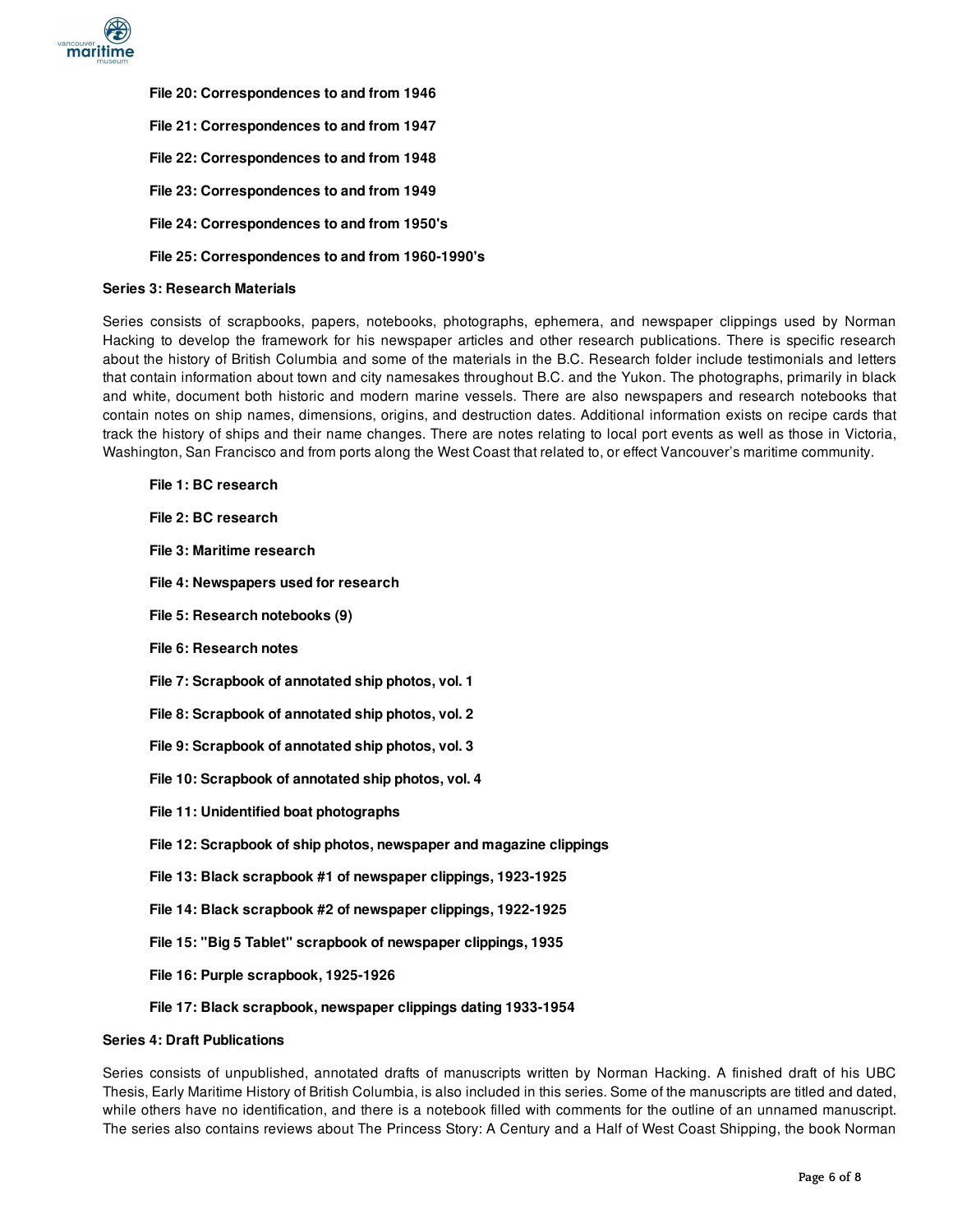

Hacking wrote with W. Kaye Lamb in 1974. The reviews are from local papers, magazines, and journals, as well as those from national papers sent by colleagues. There is also a copy of a radio broadcast about the release of the book and an interview with Hacking and Lamb in the UBC Alumni Chronicle, Autumn 1975.

## **File 1: "Early Marine History of British Columbia" by N. Hacking, April 1934**

**File 2: Manuscript for novel, pages 1-122, no date, annotated**

- **File 3: Manuscript for novel, pages 1-162, 2 annotated drafts, no date**
- **File 4: Manuscript for novel, pages 1-124, annotated draft, no date**
- **File 5: Unnamed manuscript for novel, pages 2-91, no date**

**File 6: "Smoke from Heaven" by Norman Hacking, 331 pages, no date**

**File 7: Journal with unnamed short story, 2 drafts, no date**

**File 8:** *William Henry Chase. Reminisces of Captain Billie Moore***, Burton Publishing Co., Kansas City, 1947**

**File 9:** *Captain Bill Moore. The 'Flying Dutchman' of British Columbia. 1822-1909***, by Norman Hacking, 2 annotated drafts, 46-49 pages**

## **File 10: Reviews of "The Princess Story" by Norman R. Hacking and W. Kaye Lamb, 1974**

#### **Series 5: Newspaper Articles**

Series consists of articles written by Norman Hacking at the start of his journalistic career and those written while employed as a columnist for the Vancouver Province from 1947-1977. Primarily, Hacking's "Ship and Shore" column reported on activities and events happening at the Port of Vancouver. This included reports on shipping companies, marine accidents, B.C. Ferries, boat sales, cargo movements, the fishing industry, Vancouver's port development, news about visiting international ships, and historical information about British Columbia's waterfront. Some newspaper articles also include book reviews written by Mr. Hacking.

**File 1: Newspaper articles, 1936-1965**

**File 2: Newspaper articles, Sept. 20, 1966-May 31, 1967**

**File 3: Newspaper articles, June 1-Sept. 30, 1967**

**File 4: Newspaper articles, Sept. 4, 1968-April 30, 1969**

**File 5: Newspaper articles, Feb. 10-August 29, 1970**

**File 6: Newspaper articles, September 1-December 31, 1970**

**File 7: Newspaper articles, January 2-May 20, 1971**

**File 8: Newspaper articles, May 21-December 31, 1971**

**File 9: Newspaper articles, January 4- December 30, 1972**

**File 10: Newspaper articles, January 3-December 29, 1973**

**File 11: Newspaper articles, January 2-December 31, 1974**

**File 12: Newspaper articles, January 2-April 30, 1975**

**File 13: Newspaper articles, May 1-August 30, 1975**

**File 14: Newspaper articles, September 3-December 31, 1975**

**File 15: Newspaper articles, January 2-June 30, 1976**